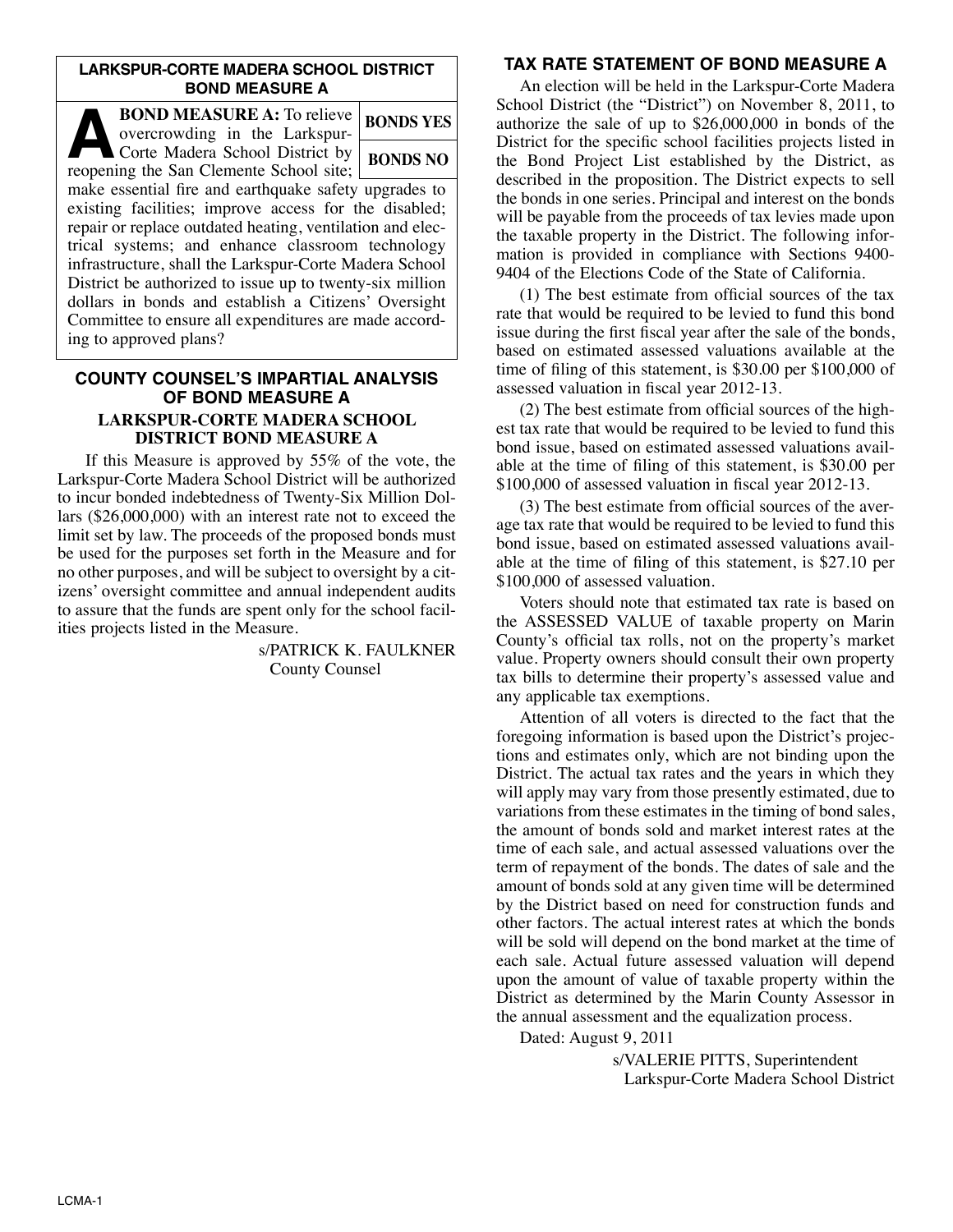# **FULL TEXT OF BOND MEASURE A LARKSPUR-CORTE MADERA SCHOOL DISTRICT RESOLUTION NO. 2011/12-02 RESOLUTION OF THE BOARD OF TRUSTEES OF THE LARKSPUR-CORTE MADERA SCHOOL DISTRICT ORDERING A SCHOOL BOND ELECTION, AND AUTHORIZING NECESSARY ACTIONS IN CONNECTION THEREWITH**

 WHEREAS, the Board of Trustees (the "Board") of the Larkspur-Corte Madera School District (the "District"), within Marin County, California (the "County"), is authorized to order elections within the District and to designate the specifications thereof, pursuant to sections 5304 and 5322 of the California Education Code (the "Education Code");

 WHEREAS, the Board is specifically authorized to order elections for the purpose of submitting to the electors the question of whether bonds of the District shall be issued and sold for the purpose of raising money for the purposes hereinafter specified, pursuant to section 15100 *et seq*. of the California Education Code;

 WHEREAS, pursuant to section 18 of Article XVI and section 1 of Article XIII A of the California Constitution, and section 15266 of the California Education Code, school districts may seek approval of general obligation bonds and levy an *ad valorem* tax to repay those bonds upon a 55% vote of those voting on a proposition for the purpose, provided certain accountability measures are included in the proposition;

 WHEREAS, the Board deems it necessary and advisable to submit such a bond proposition to the electors to be approved by 55% of the votes cast;

 WHEREAS, such a bond election must be conducted concurrent with a statewide primary election, general election or special election, or at a regularly scheduled local election, as required by section 15266 of the California Education Code;

 WHEREAS, on November 8, 2011, a general election is scheduled to occur throughout the District;

 WHEREAS, pursuant to section 15270 California Education Code, based upon a projection of assessed property valuation, the Board has determined that, if approved by voters, the tax rate levied to meet the debt service requirements of the bonds proposed to be issued will not exceed \$30 per year per \$100,000 of assessed valuation of taxable property;

 WHEREAS, section 9400 *et seq.* of the California Elections Code requires that a tax rate statement be contained in all official materials, including any ballot pamphlet prepared, sponsored or distributed by the District, relating to the election; and

 WHEREAS, the Board now desires to authorize the filing of a ballot argument in favor of the proposition to be submitted to the voters at the election; and

 NOW, THEREFORE, be it resolved, determined and ordered by the Board of Trustees of the Larkspur-Corte Madera School District as follows:

 *Section 1*. Specifications of Election Order. Pursuant to sections 5304, 5322, 15100 *et seq*., and section 15266 of the California Education Code, an election shall be held within the boundaries of the District on November 8, 2011, for the purpose of submitting to the registered voters of the District the following proposition:

### BOND AUTHORIZATION

 By approval of this proposition by at least 55% of the registered voters voting on the proposition, the District shall be authorized to issue and sell bonds of up to \$26,000,000 in aggregate principal amount to provide initial financing for the specific school facilities projects listed in the Bond Project List attached hereto as Exhibit A, subject to all of the accountability safeguards specified below. Bonds will be issued in one series.

#### ACCOUNTABILITY SAFEGUARDS

 The provisions in this section are specifically included in this proposition in order that the voters and taxpayers of the District may be assured that their money will be spent wisely to address specific facilities needs of the District, all in compliance with the requirements of Article XIII A, section 1(b)(3) of the State Constitution, and the Strict Accountability in Local School Construction Bonds Act of 2000 (codified at section 15264 *et seq*. of the California Education Code).

 *Evaluation of Needs*. The Board of Trustees has updated its facilities plan in order to evaluate and address all of the facilities needs of the District, and to determine which projects to finance from a local bond at this time. The Board of Trustees hereby certifies that it has evaluated safety, class size reduction and information technology needs in developing the Bond Project List contained in Exhibit A.

 *Independent Citizens' Oversight Committee*. The Board of Trustees shall establish an independent Citizens' Over sight Committee (section 15278 *et seq*. of the California Education Code), to ensure bond proceeds are expended only for the school facilities projects listed in Exhibit A. The committee shall be established within 60 days of the date when the results of the election appear in the minutes of the Board of Trustees.

 *Annual Performance Audits*. The Board of Trustees shall cause to conduct an annual, independent performance audit to ensure that the bond proceeds have been expended only on the school facilities projects listed in Exhibit A.

 *Annual Financial Audits*. The Board of Trustees shall cause to conduct an annual, independent financial audit of the bond proceeds until all of those proceeds have been spent for the school facilities projects listed in Exhibit A.

 *Special Bond Proceeds Account; Annual Report to Board*. Upon approval of this proposition and the sale of any bonds approved, the Board of Trustees shall take actions necessary to establish an account in which proceeds of the sale of bonds will be deposited. As long as any proceeds of the bonds remain unexpended, the Superintendent shall cause a report to be filed with the Board no later than January 1 of each year, commencing January 1,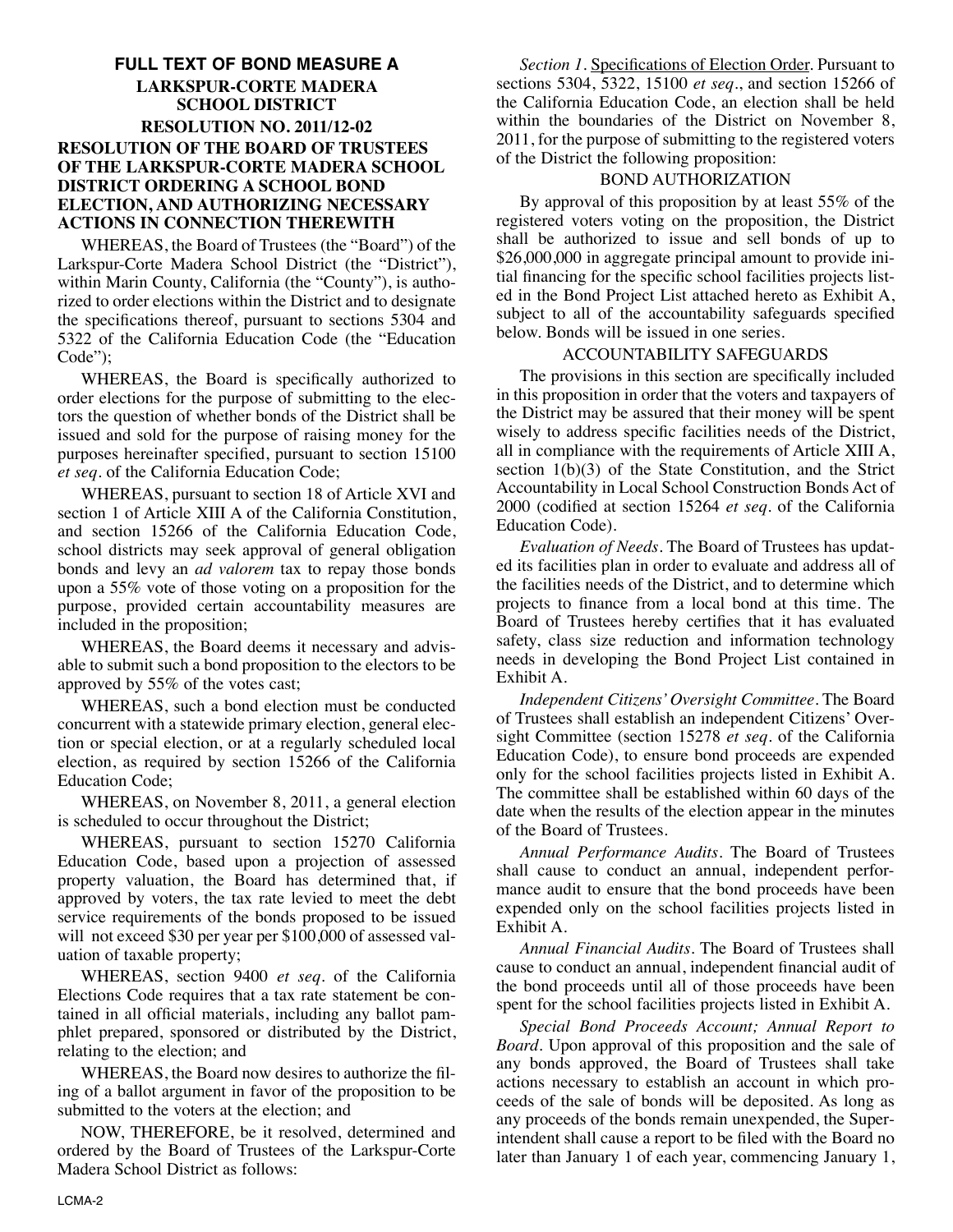2013, stating (1) the amount of bond proceeds received and expended in that year, and (2) the status of any project funded or to be funded from bond proceeds. The report may relate to the calendar year, fiscal year, or other appropriate annual period as the Superintendent shall determine, and may be incorporated into the annual budget, audit, or other appropriate routine report to the Board.

#### BOND PROJECT LIST

 The Bond Project List attached to this resolution as Exhibit A shall be considered a part of the ballot proposition, and shall be reproduced in any official document required to contain the full statement of the bond proposition.

 The Bond Project List, which is an integral part of this proposition, lists the specific projects the District proposes to finance with proceeds of the Bonds. Listed repairs, rehabilitation projects and upgrades will be completed as needed. Each project is assumed to include its share of costs of the election and bond issuance, architectural, engineering, and similar planning costs, construction management, and a customary contingency for unforeseen design and construction costs. The final cost of each project will be determined as plans are finalized, construction bids are awarded, and projects are completed.

#### FURTHER SPECIFICATIONS

 *No Administrator Salaries*. Proceeds from the sale of bonds authorized by this proposition shall be used only for the construction, reconstruction, rehabilitation, or replacement of school facilities, including the furnishing and equipping of school facilities, or the acquisition or lease of real property for school facilities, and not for any other purpose, including teacher and administrator salaries and other school operating expenses.

 *Single Purpose*. All of the purposes enumerated in this proposition shall be united and voted upon as one single proposition, pursuant to section 15100 of the California Education Code, and all the enumerated purposes shall constitute the specific single purpose of the bonds, and proceeds of the bonds shall be spent only for such purpose, pursuant to section 53410 of the California Government Code.

 *Other Terms of the Bonds*. When sold, the bonds shall bear interest at an annual rate not exceeding the statutory maximum, and that interest will be made payable at the time or times permitted by law. No bond shall be made to mature more than 25 years (if issued pursuant to the provisions of the California Education Code) or 40 years (if issued pursuant to the provisions of the California Govern ment Code) from the date borne by that bond.

 *Section 2*. Abbreviation of Proposition. Pursuant to section 13247 of the California Elections Code and section 15122 of the California Education Code, the Board hereby directs the Registrar of Voters to use the following abbreviation of the bond proposition on the ballot:

 "To relieve overcrowding in the Larkspur-Corte Ma dera School District by reopening the San Clemente School site; make essential fire and earthquake safety upgrades to existing facilities; improve access for the

disabled; repair or replace outdated heating, ventilation and electrical systems; and enhance classroom technology infrastructure, shall the Larkspur-Corte Madera School District be authorized to issue up to twenty-six million dollars in bonds and establish a Citizens' Oversight Committee to ensure all expenditures are made according to approved plans?"

 *Section 3*. Voter Pamphlet. The Registrar of Voters of the County is hereby requested to reprint Section 1 hereof (including Exhibit A hereto) in its entirety in the voter information pamphlets to be distributed to voters pursuant to section 13307 of the California Elections Code. In the event Section 1 is not reprinted in the voter information pamphlets in its entirety, the Registrar of Voters of the County is hereby requested to print, immediately below the impartial analysis of the bond proposition, in no less than 10-point boldface type, a legend substantially as follows:

 "The above statement is an impartial analysis of Measure A. If you desire a copy of the measure, please call the Marin County Registrar of Voters at (415) 499- 6456 and a copy will be mailed at no cost to you."

 *Section 4*. Required Vote. Pursuant to section 18 of Article XVI and section 1 of Article XIII A of the State Constitution, the above proposition shall become effective upon the affirmative vote of at least 55% of those voters voting on the proposition.

Section 5. Request to County Officers to Conduct Election. The Registrar of Voters of the County is hereby requested, pursuant to section 5322 of the California Edu cation Code, to take all steps to call and hold the election in accordance with law and these specifications.

*Section 6*. Consolidation Requirement; Canvass.

(a) Pursuant to section  $15266(a)$  of the California Education Code, the election shall be consolidated with the general election on November 8, 2011.

 (b) The Board of Supervisors of the County is authorized and requested to canvass the returns of the election, pursuant to section 10411 of the California Elections Code.

 *Section 7*. Delivery of Order of Election to County Officers. The Clerk of the Board of Trustees of the District is hereby directed to deliver, no later than August 12, 2011 (which date is 88 days prior to the date set for the election), one copy of this Resolution to the County Superintendent of Schools and the Registrar of Voters of the County together with the Tax Rate Statement (attached hereto as Exhibit B), completed and signed by the Superintendent, and shall file a copy of this Resolution with the Clerk of the Board of Supervisors of the County.

 *Section 8*. Ballot Arguments. The members of the Board are hereby authorized, but not directed, to prepare and file with the Registrar of Voters of the County a ballot argument in favor of the proposition contained in Section 1 hereof, within the time established by the Registrar of Voters of the County.

 *Section 9*. Further Authorization. The members of this Board, the Superintendent, and all other officers of the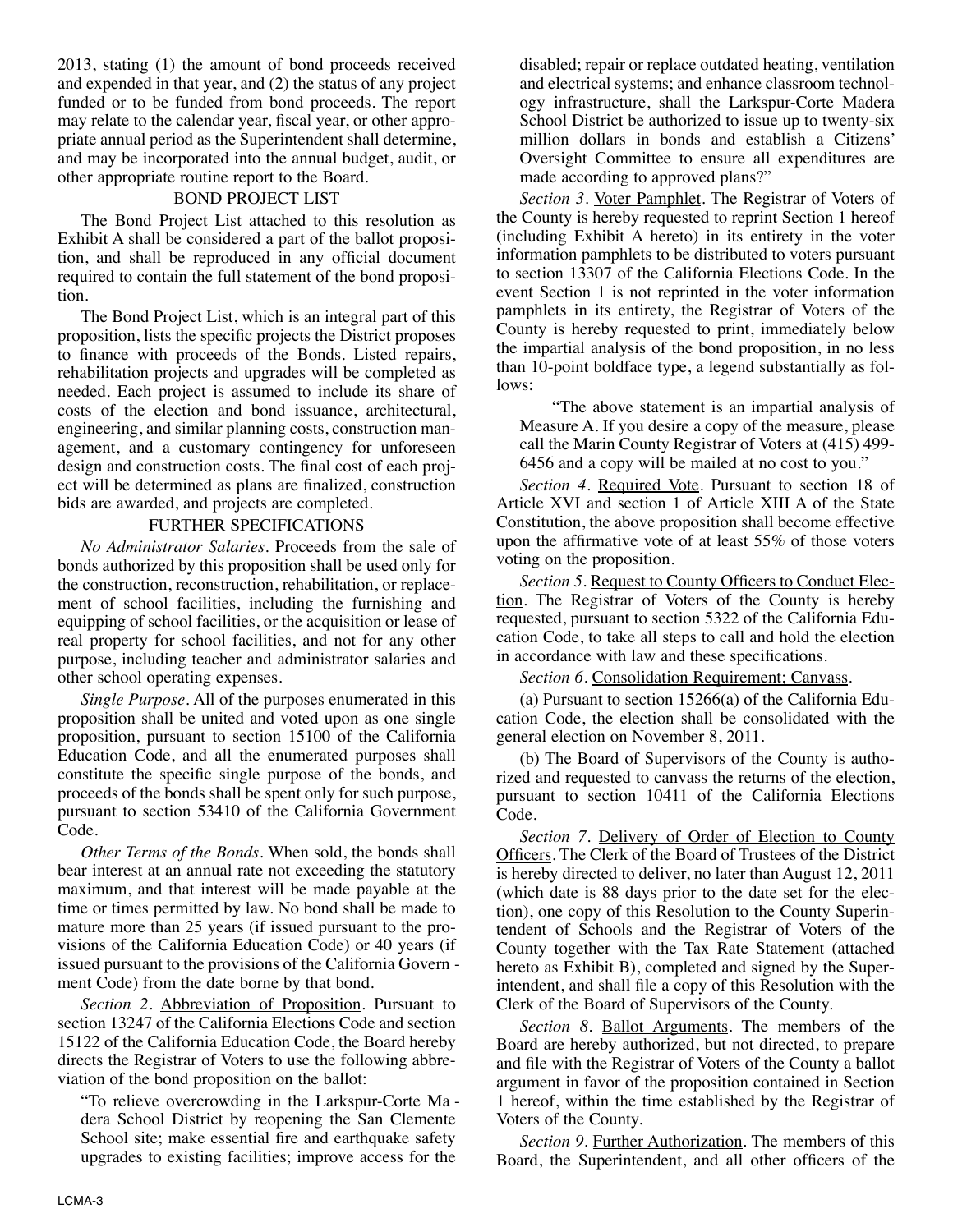District are hereby authorized and directed, individually and collectively, to do any and all things that they deem necessary or advisable in order to effectuate the purposes of this resolution.

 *Section 10*. Effective Date. This Resolution shall take effect upon its adoption.

 PASSED AND ADOPTED this 9th day of August by the following vote:

 AYES: Julia Ritter, Susan Christman, Kevin Mangan, Phil Wade, Sheri Mowbray NAYS: None

ABSTAIN: None

ABSENT: None

APPROVED:

s/KEVIN W. MANGAN

President of the Board of Trustees of the Larkspur-Corte Madera School District

#### Attest:

s/JULIA RITTER

Clerk of the Board of Trustees of the Larkspur-Corte Madera School District

### **EXHIBIT A**

# **LARKSPUR-CORTE MADERA SCHOOL DISTRICT BOND PROJECT LIST**

The Board of Trustees of the Larkspur-Corte Madera School District evaluated the District's urgent and critical facility needs, including safety issues, enrollment trends, the desire to preserve neighborhood schools, class size, and computer and information technology, in developing the scope of projects to be funded. Teachers, staff, community members and the Board have prioritized the key health and safety needs so that the most critical facility needs are addressed. The Board concluded that if these needs are not addressed now, the problems will only become more pressing. The capital improvement plan will be financed in two phases. In approving this Project List, the Board of Trustees determines that the following items are to be included in the Capital Improvement Plan:

- Accessibility improvements as required by the Division of the State Architect (DSA)
- Improvements to fire safety systems including alarms and sprinklers in buildings where needed
- Essential fire and earthquake safety upgrades to existing facilities
- New construction at San Clemente School site in cluding demolition, site development and field restoration
- Modernization at Hall and Neil Cummins Schools including renovated and new toilet rooms, classroom upgrades, mechanical and electrical system upgrades, replacement of worn finishes and weather protection including reroofing
- Replace outdated heating and ventilation systems where required
- Replace old campus plumbing systems for water, gas, sewer systems and storm drainage
- Twenty-first century school improvements including reconfiguring teaching spaces and technology improvements
- Site improvements including outdoor teaching spaces and playground improvement and expansion
- New construction at Hall and Neil Cummins Schools including demolition and site development
- Relocate student services facilities
- Install solar photovoltaic systems
- Remove and dispose of hazardous materials in buildings to be demolished or remodeled
- Update or replace outdated telecommunications systems
- Provide energy efficient lighting systems in buildings where remodeled
- Improvements to clock, bell, security and emergency lighting systems where required
- Replace old deteriorating windows and doors where needed
- Paint exterior of renovated buildings
- Install new sustainable flooring systems, interior finishes, casework and acoustical treatments in buildings to be remodeled
- Resurface, rebuild and re-stripe parking areas, pe destrian walkways and internal fire access roads, as needed
- Improvements to interior courtyard surfaces and landscaping
- Remove old portable classrooms
- Repair covered walkways as needed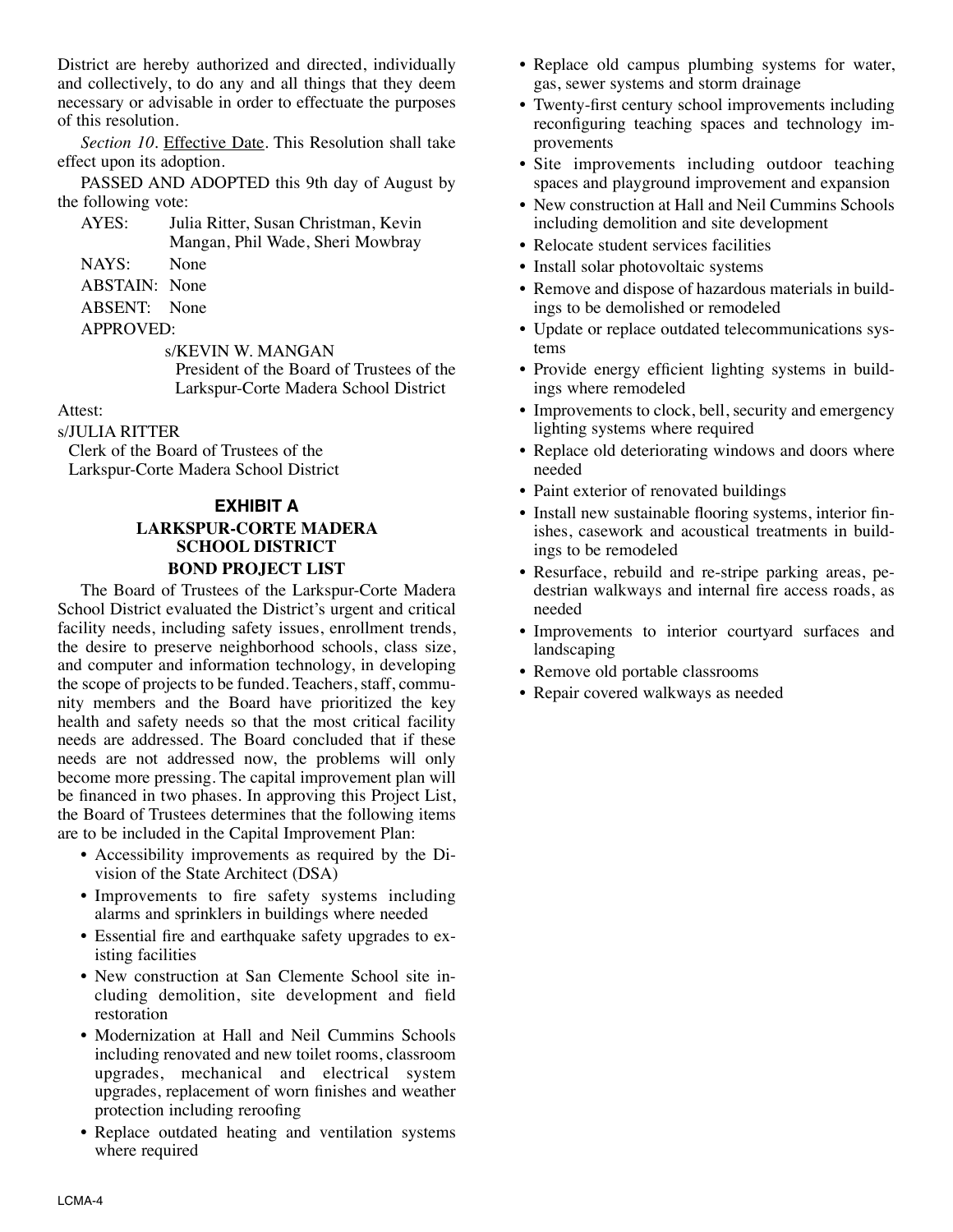# **ARGUMENT IN FAVOR OF MEASURE A**

Please join us in voting **YES on Measure A** to relieve our overcrowded schools.

The Larkspur-Corte Madera School District is facing unprecedented overcrowding. Neil Cummins Elementary is serving 250 more students than it was originally designed to handle. Fifth graders already have been relocated to Hall Middle School. Portable classrooms intended as a temporary solution overwhelm the playgrounds of both campuses, housing almost a third of students at Neil Cummins and isolating many students from the main campus buildings. The last time our District served as many students, it operated three schools.

Measure A is a no-frills solution that will meet the basic needs of our schools for adequate space to educate our students. Measure A will relieve our serious overcrowding problem and make other essential upgrades, including meeting accessibility requirements for the disabled, improving fire and earthquake safety, and repairing and replacing electrical, plumbing and ventilation systems.

The District took a very inclusive and fiscally responsible approach in developing the Measure A plan. A citizens committee, following the District's approved 2008 Facili ties Master Plan, identified only the highest priority work that needs to be done.

Measure A also establishes a Citizens' Oversight Committee whose sole responsibility will be to make sure that the District does only the work that's included in the approved project plan and that it stays on budget. And all of the money will directly benefit our students and our community – none of it can be taken by the state and none can go to District administrator salaries.

The District has been doing everything it can to manage our overcrowding problem in the most cost-effective way. But temporary fixes will no longer work. We've simply maxed out our school space.

For more information about Measure A, please visit www.relieveschoolovercrowding.org. And please vote YES on Measure A to relieve our overcrowded schools.

#### s/ANDREA PIERPONT

Campaign Chair, Citizens for Relieving Overcrowded Larkspur-Corte Madera K-8 Schools

#### s/KEVIN MANGAN

President, Larkspur-Corte Madera School District Board of Trustees

#### s/ALICIA KEPLER

President, SPARK, Larkspur-Corte Madera Schools Foundation s/LARRY CHU Mayor, Larkspur s/ALEXANDRA COCK

Mayor, Corte Madera

### **REBUTTAL TO ARGUMENT IN FAVOR OF MEASURE A**

We do not dispute LCMSD's need to modernize and expand its facilities. What we are questioning is why taxpayers should continue to fund an education system that insists on teaching an outmoded curriculum in a manner that doesn't prepare students for the real world and is causing many of them to lose interest all together. Marin's public high school dropout rate is a travesty  $-12\%$  for Latinos, 13% for African-Americans, and 5% countywide.

This might be understandable if school funding had been slashed, but funding per-student increased 27% while salaries and pensions per-student increased a whopping 40% – both adjusted for inflation – between FY2000 and FY2010. We are paying premium prices for results that would be unacceptable in the private sector.

Much of what the public schools teach is forgotten almost immediately. How many of us have benefitted from knowing the quadratic equation or the electron shells of an atom? Imagine, if instead, schools taught students how to save and invest, to plan nutritious meals, to market one's self, to set goals and achieve them, to negotiate, or to make a persuasive argument. These skills actually would benefit students and help them lead happier, more productive lives.

Unless public schools first control their labor costs, modernize their curriculum, and introduce technology and more effective teaching methods, approving Measure A will only perpetuate an outmoded and ineffective education system and waste the \$1,500 per student per year this measure will cost taxpayers. Please vote NO on Measure A. s/MARIN UNITED TAXPAYERS ASSN.

By Fielding Greaves, President s/MICHAEL ERICKSON